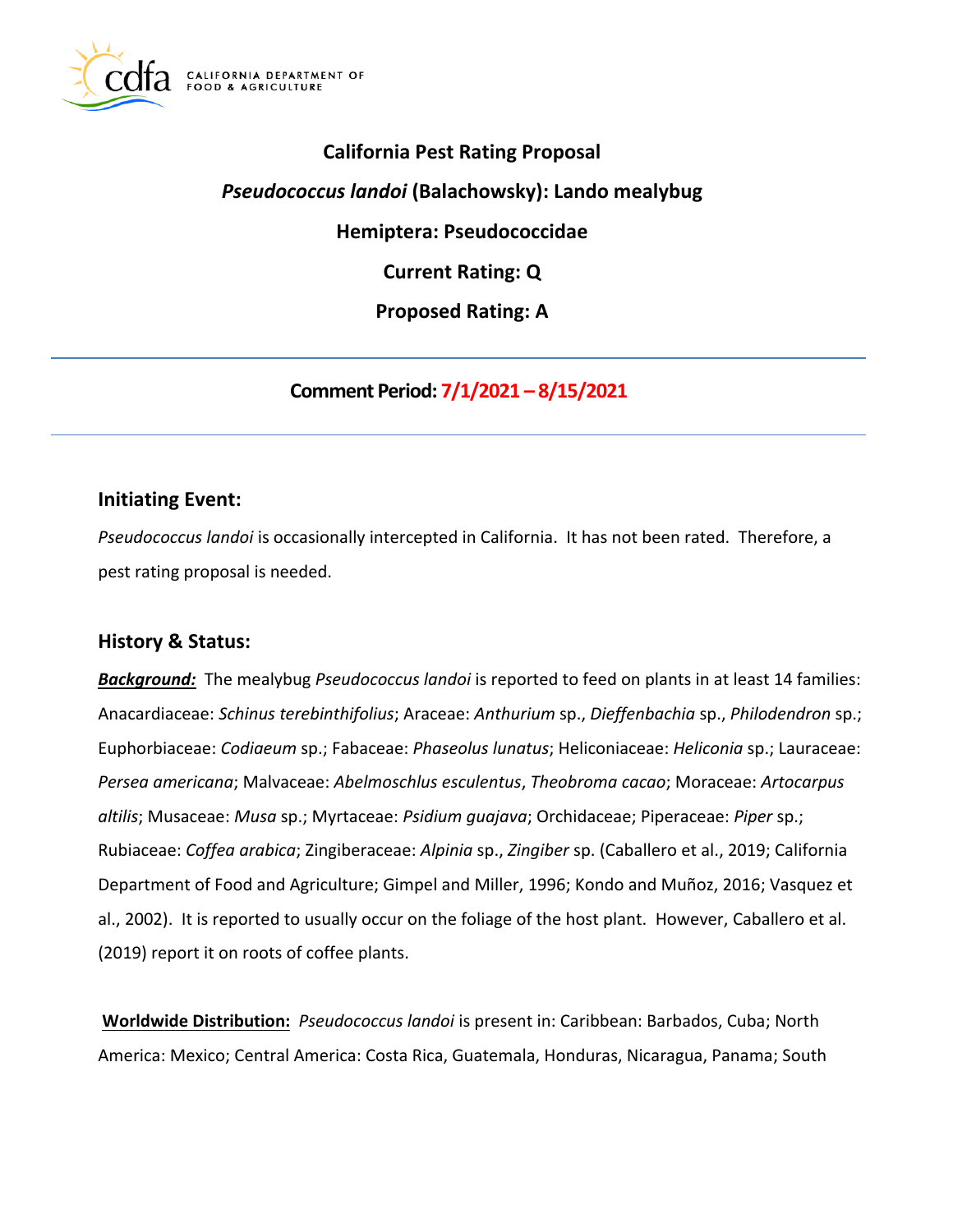

America: Brazil, Colombia, Ecuador, Guyana, Peru (Caballero et al., 2019; Gimpel and Miller, 1996; Vasquez et al., 2019).

**Official Control:** *Pseudococcus landoi* is considered reportable by the United States Department of Agriculture (U.S. regulated plant pest table).

**California Distribution:** *Pseudococcus landoi* is not known to be established in California.

**California Interceptions:** *Pseudococcus landoi* is occasionally intercepted in California on cut *Alpinia*  flowers, *Dracaena* plants, and leaves, plants, and cuttings of *Piper* sp. from Hawaii and on rambutan fruit from Honduras (California Department of Food and Agriculture).

The risk *Pseudococcus landoi* poses to California is evaluated below.

# **Consequences of Introduction:**

- 1) **Climate/Host Interaction:** *Pseudococcus landoi* is found in areas with subtropical to tropical climate. It may be able to establish in coastal southern California, but likely not elsewhere in California. It is polyphagous, and host availability may not be a significant limiting factor. Therefore, it receives a **Low (1)** in this category.
	- **– Low (1) Not likely to establish in California; or likely to establish in very limited areas.**
	- Medium (2) may be able to establish in a larger but limited part of California.
	- High (3) likely to establish a widespread distribution in California.
- 2) **Known Pest Host Range:** *Pseudococcus landoi* is polyphagous and reported to feed on plants in at least 14 families. Therefore, it receives a **High (3)** in this category.
	- Low (1) has a very limited host range.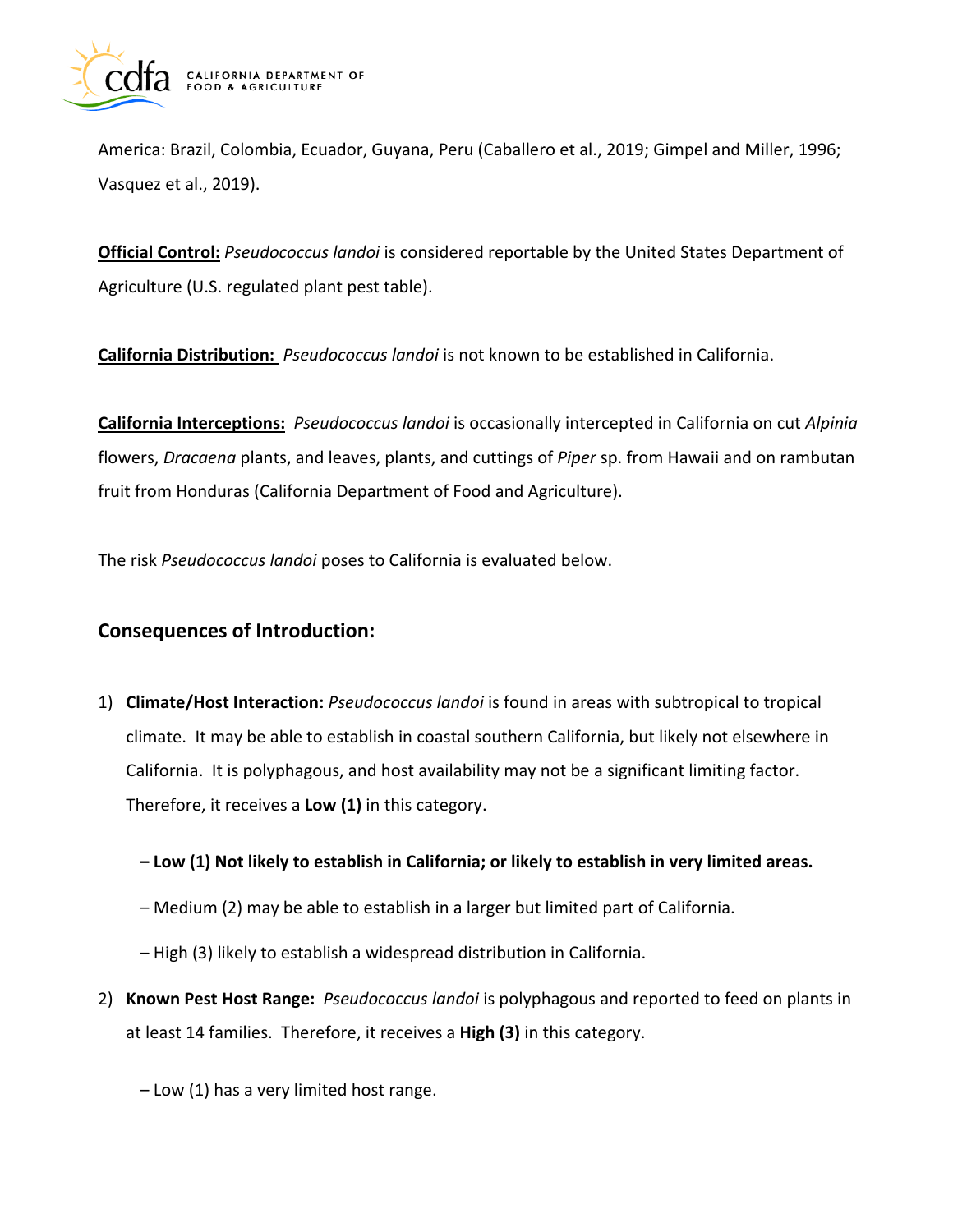

- Medium (2) has a moderate host range.
- **– High (3) has a wide host range.**
- 3) **Pest Reproductive and Dispersal Potential:** *Pseudococcus landoi* could be moved on infested plant material. Therefore, it receives a **Medium (2)** in this category.
	- Low (1) does not have high reproductive or dispersal potential.
	- **– Medium (2) has either high reproductive or dispersal potential.**
	- High (3) has both high reproduction and dispersal potential.
- 4) **Economic Impact**. The polyphagous feeding habits of this mealybug indicate potential for it becoming a pest on a variety of ornamental plants in southern California and raise crop production costs. Avocado is a reported host, but no evidence was found that this mealybug is a significant pest on that plant. Therefore, it receives a **Low (1)** in this category.

#### **Economic Impact: B**

- A. The pest could lower crop yield.
- **B. The pest could lower crop value (includes increasing crop production costs).**
- C. The pest could trigger the loss of markets (includes quarantines).
- D. The pest could negatively change normal cultural practices.
- E. The pest can vector, or is vectored, by another pestiferous organism.
- F. The organism is injurious or poisonous to agriculturally important animals.
- G. The organism can interfere with the delivery or supply of water for agricultural uses.

#### **Economic Impact Score: Low**

- **– Low (1) causes 0 or 1 of these impacts.**
- Medium (2) causes 2 of these impacts.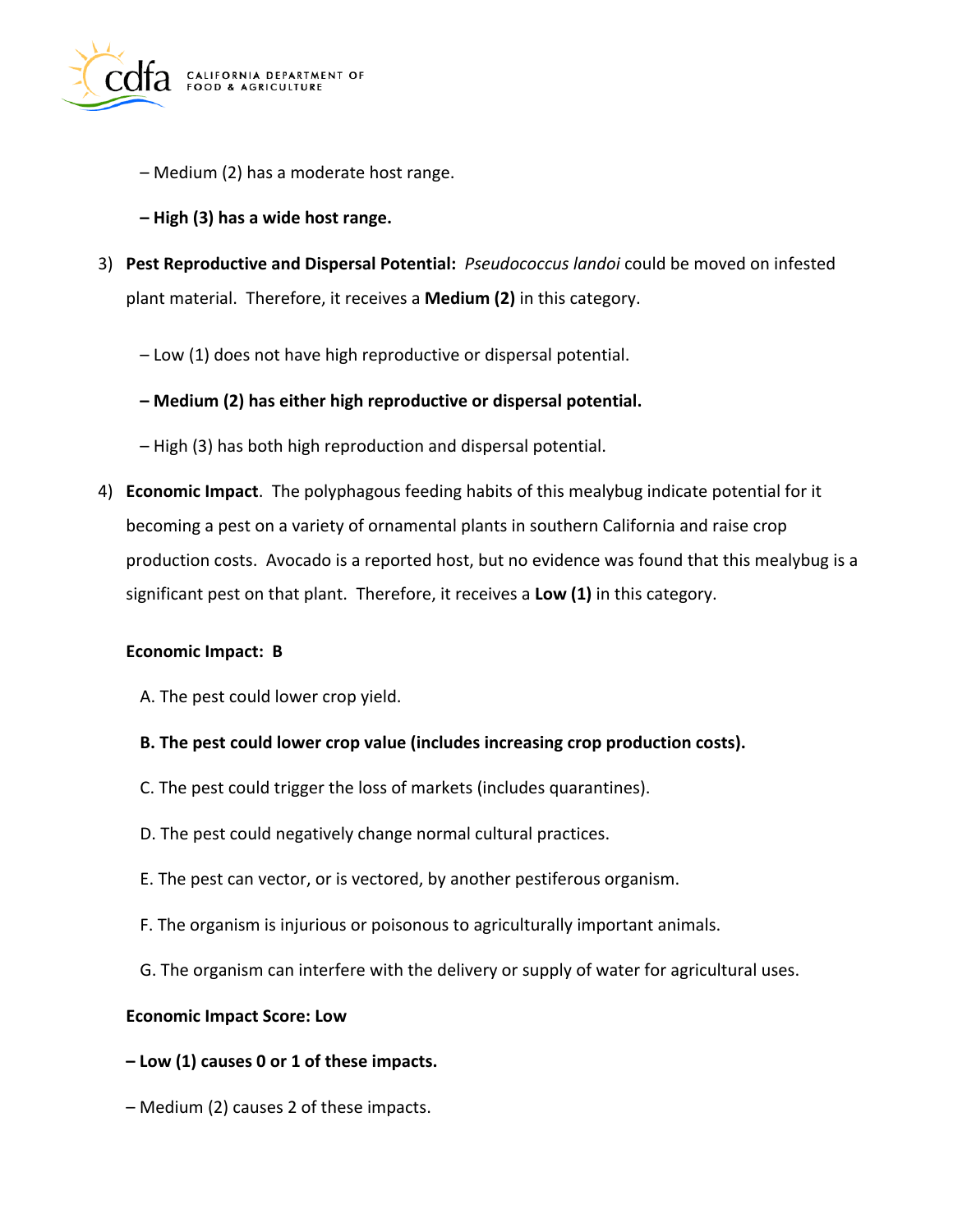

- High (3) causes 3 or more of these impacts.
- 5) **Environmental Impact**. *Pseudococcus landoi* is highly polyphagous. Infestations could affect ornamental plantings, and this may trigger treatments. Therefore, *P. landoi* receives a **High (3)** in this category.

#### **Environmental Impact: D, E**

A. The pest could have a significant environmental impact such as lowering biodiversity, disrupting natural communities, or changing ecosystem processes.

B. The pest could directly affect threatened or endangered species.

C. The pest could impact threatened or endangered species by disrupting critical habitats.

**D. The pest could trigger additional official or private treatment programs.** 

**E. The pest significantly impacts cultural practices, home/urban gardening or ornamental plantings.** 

#### **Environmental Impact Score: High (3)**

- Low (1) causes none of the above to occur.
- Medium (2) causes one of the above to occur.
- **– High (3) causes two or more of the above to occur.**

## **Consequences of Introduction to California for** *Pseudococcus landoi***: Medium (10)**

Add up the total score and include it here.

 $-$ Low = 5-8 points

#### **–Medium = 9-12 points**

 $-High = 13-15$  points

6) **Post Entry Distribution and Survey Information:** *Pseudococcus landoi* is not known to be established in California. It receives a **Not established (0)** in this category.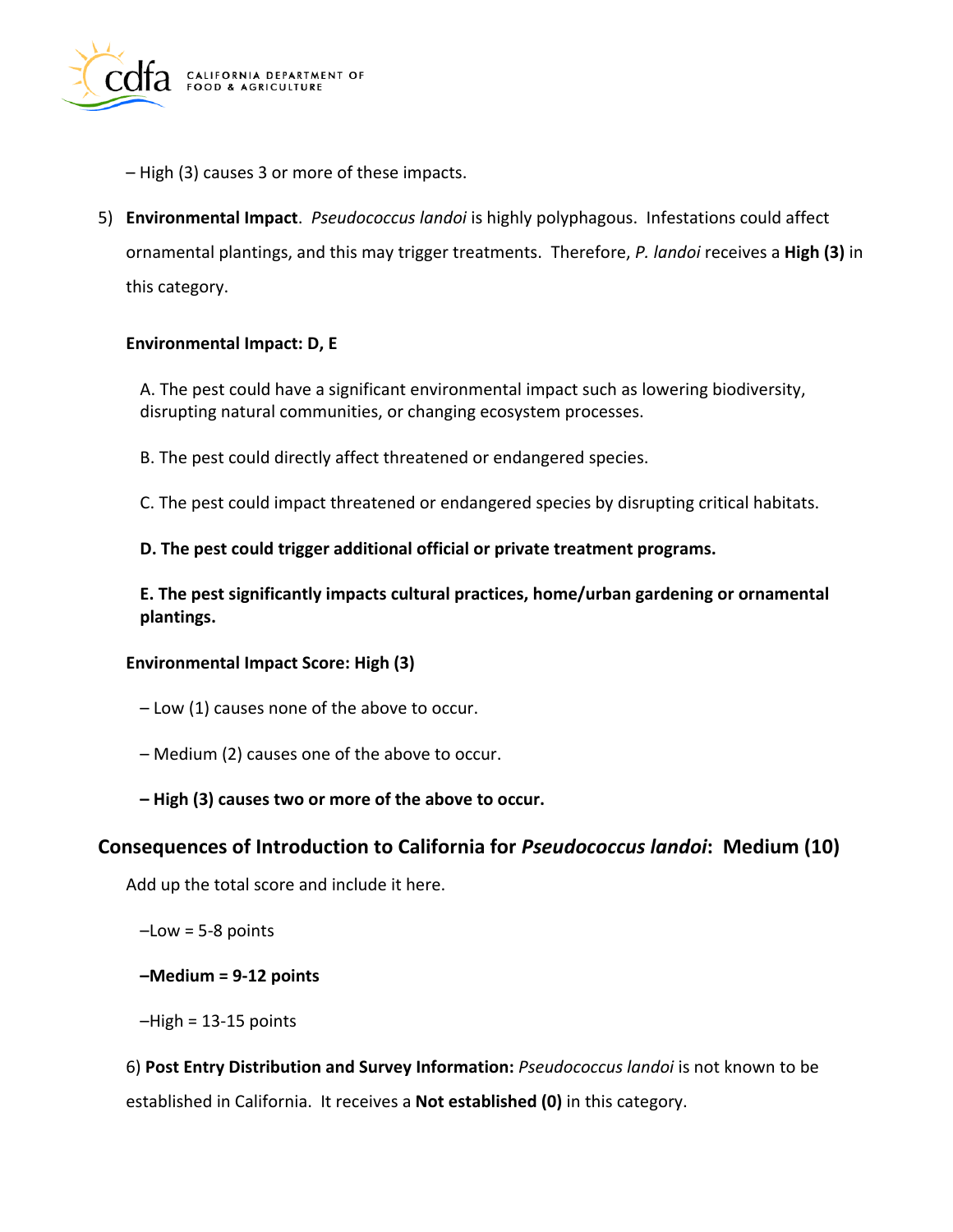

#### **–Not established (0) Pest never detected in California, or known only from incursions.**

–Low (-1) Pest has a localized distribution in California, or is established in one suitable climate/host area (region).

–Medium (-2) Pest is widespread in California but not fully established in the endangered area, or pest established in two contiguous suitable climate/host areas.

–High (-3) Pest has fully established in the endangered area, or pest is reported in more than two contiguous or non-contiguous suitable climate/host areas.

# **Final Score:**

7) The final score is the consequences of introduction score minus the post entry distribution and survey information score: Medium (10)

# **Uncertainty:**

There is significant uncertainty regarding the ability of this mealybug to become a pest in California. Reports of significant pest status were not found. However, the polyphagous feeding habits mean a wide variety of plants could be hosts in California and it is difficult to predict if this mealybug will have impacts in this state that exceed what is observed elsewhere.

# **Conclusion and Rating Justification:**

*Pseudococcus landoi* is a polyphagous mealybug that is not known to be established in California. It may pose a threat to ornamental and native plants in this state. For these reasons, an "A" rating is justified.

# **References:**

Caballero, A., Ramos-Portilla, A. A., Suárez-González, D., Serna, F., Gil. Z. N., and Benavides, P. 2019. Los insectos escama (Hemiptera: Coccomorpha) de raíces de café (*Coffea arabica* L.) en Colombia, con registros de hormigas (Hymenoptera: Formicidae) en asociación. Ciencia y Tecnología Agropecuaria 20:69-92.

California Department of Food and Agriculture. Pest and damage record database. Accessed June 4, 2021: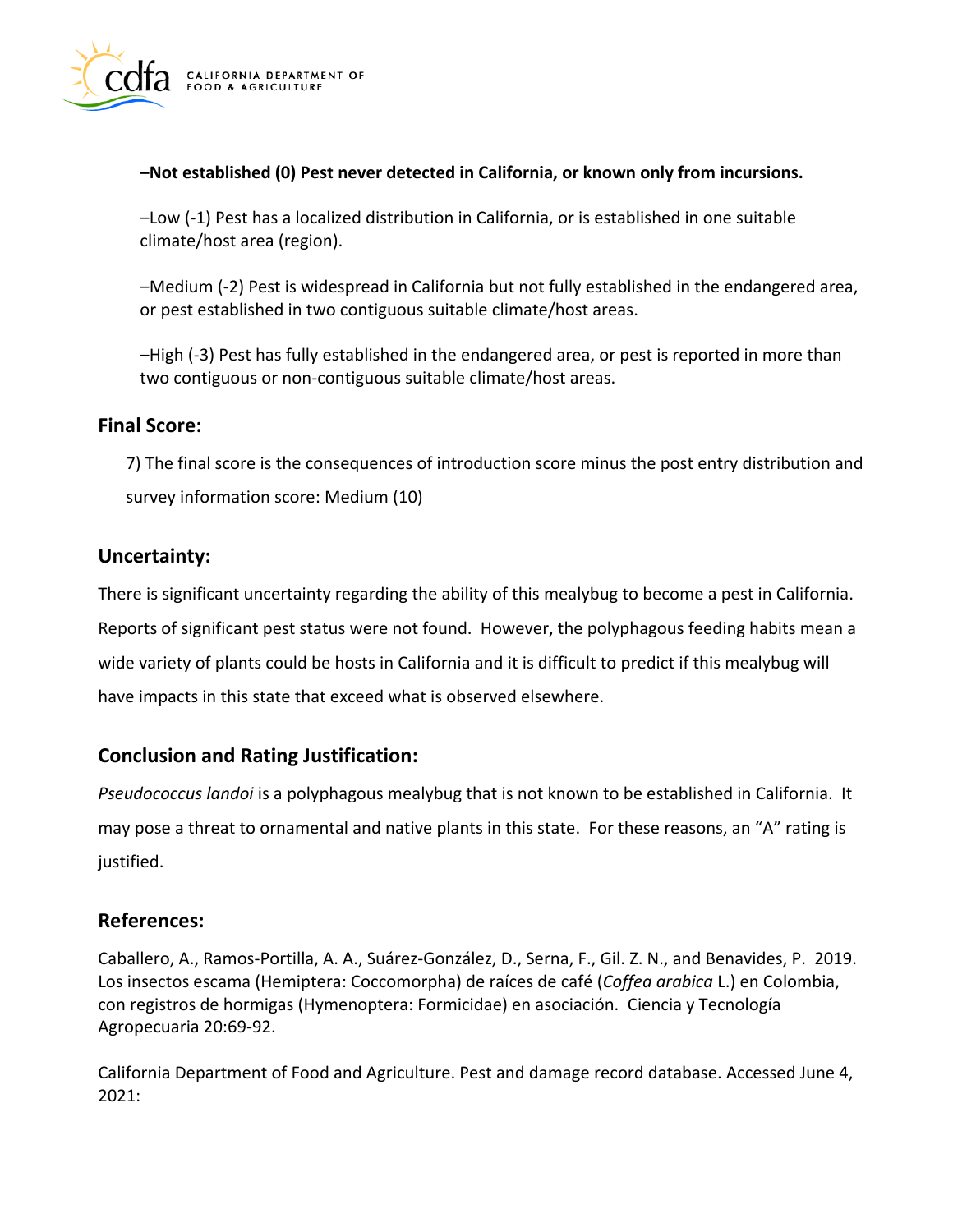

<https://pdr.cdfa.ca.gov/PDR/pdrmainmenu.aspx>

Gimpel, W. F., Jr., and Miller, D. R. 1996. Systematic analysis of the mealybugs in the *Pseudococcus maritimus* complex. Contributions on Entomology, International 2:1-163.

Kondo, T., and Muñoz, J. A. 2016. Scale insects (Hemiptera: Coccoidea) associated with avocado crop, *Persea americana* Mill. (Lauraceae) in Valle del Cauca and neighboring departments of Colombia. Insecta Mundi 465:1-24.

U.S. regulated plant pest table. Accessed June 4, 2021: <https://www.aphis.usda.gov/aphis/ourfocus/planthealth/import-information/rppl/rppl-table>

Vasquez, J., Delgado, C., Couturier, G., and Ferrero, D. M. 2002. Les insectes nuisibles au goyavier (*Psidium guajava* L. : Myrtaceae) en Amazonie péruvienne. Fruits 57:323-334.

## **Responsible Party:**

Kyle Beucke, 2800 Gateway Oaks Drive, Suite #200, Sacramento, CA, 95833, 916-403-6741, [permits\[@\]cdfa.ca.gov](https://permits[@]cdfa.ca.gov) 

## **\*Comment Period: 7/1/2021 – 8/15/2021**

## **\*NOTE:**

You must be registered and logged in to post a comment. If you have registered and have not received the registration confirmation, please contact us at [permits\[@\]cdfa.ca.gov](https://permits[@]cdfa.ca.gov).

## **Comment Format:**

◆ Comments should refer to the appropriate California Pest Rating Proposal Form subsection(s) being commented on, as shown below.

#### **Example Comment:**

Consequences of Introduction: 1. Climate/Host Interaction: [Your comment that relates to "Climate/Host Interaction" here.]

- ❖ Posted comments will not be able to be viewed immediately.
- ❖ Comments may not be posted if they:

Contain inappropriate language which is not germane to the pest rating proposal;